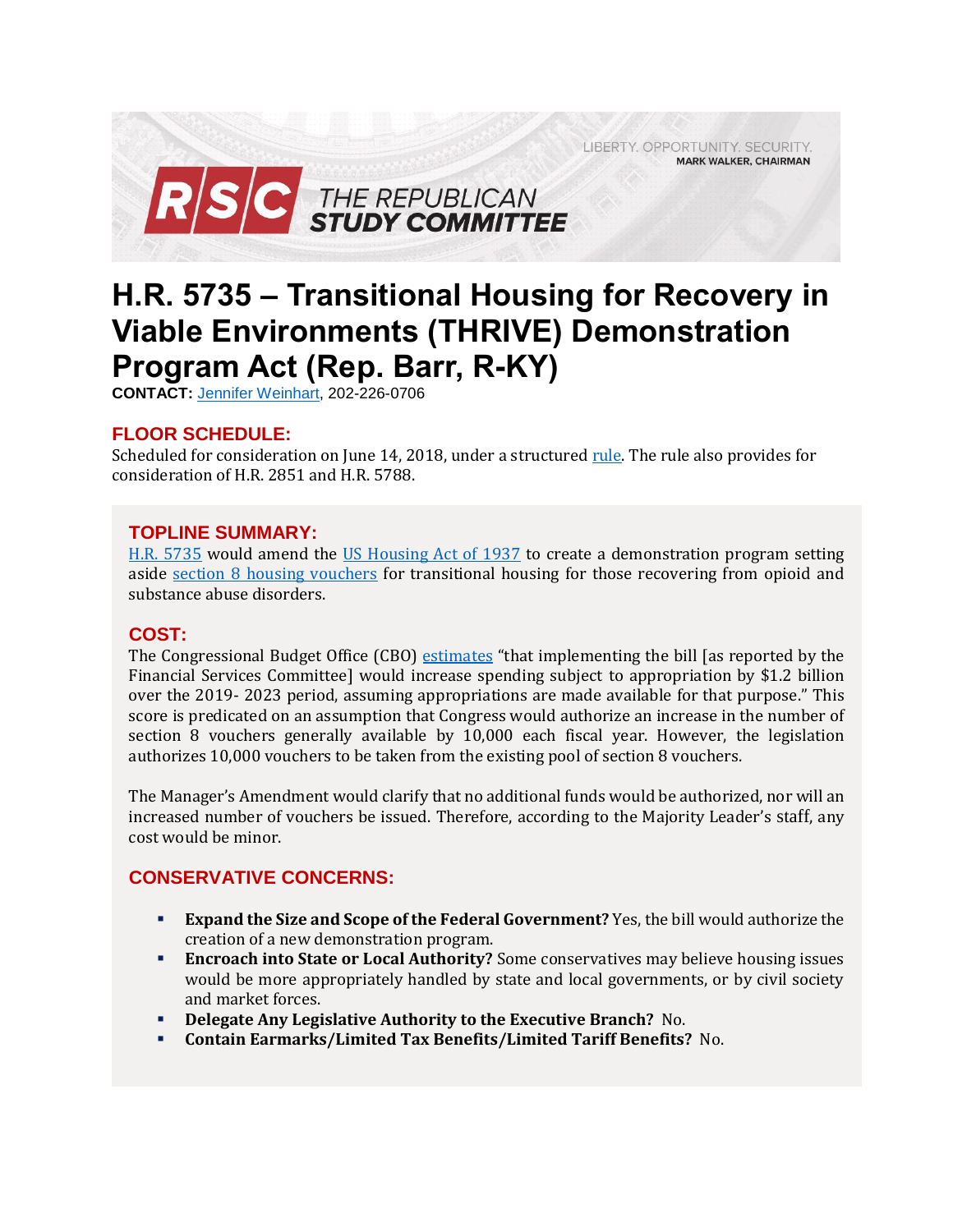#### **DETAILED SUMMARY AND ANALYSIS:**

This legislation would create a five-year demonstration program under which HUD would set aside and distribute Section 8 Housing Choice Vouchers to eligible non-profit organizations to provide transitional housing for those recovering from opioid and substance abuse disorders. Eligible nonprofits would be required to provide assistance for 12-24 months. This legislation would require HUD to set aside the lesser of .5% of the total number of vouchers available, or 10,000 vouchers.

In order to be eligible, an entity must provide an evidence-based treatment program and a jobs skills training program for those recovering from substance or opioid abuse disorders as defined by HUD. Eligible entities must also have had previous experience in managing rental assistance vouchers, administering transitional housing programs through the McKinney-Vento Homeless Act, or have a partnership with a housing agency, a housing program through state or local government, or an Indian tribe.

In order to receive a rental assistance voucher, eligible entities must submit an application including details on treatment and jobs skills programs and the rental assistance provided. It must also include details of a transitional plan with additional treatment, job skills, and housing related information for those who have completed the program.

Entities chosen must represent a diverse pool, including those in urban and rural areas, and provide programs in areas with high rates of substance abuse mortality. HUD would be required to look at the successes of eligible entities, to examine the programs offered, and to look at the percentage of participants that do not relapse and do not receive Federal assistance for treatment.

When a participant moves out of the voucher assistance period, the entity may then use that voucher to provide assistance to another individual.

HUD may not provide assistance using the demonstration program following the five-year window.

Eligible entities would be required to submit their transitional plans to HUD on an annual basis. Within four years following enactment, eligible entities must also submit plans for treatment and housing options for covered participants that will not complete the program before the five-year sunset window.

HUD would be required to submit a report to Congress on the program within two years following enactment. HUD would be required to submit a report to Congress on recommendations for expansion or continuation of the program.

Section 3 would repeal the program five-years following enactment.

Vouchers would be returned to HUD following the five-year sunset window.

A committee report can be found [here.](https://www.gpo.gov/fdsys/pkg/CRPT-115hrpt719/pdf/CRPT-115hrpt719.pdf)

## **AMENDMENTS:**

- 1. [Rep. Rohrabacher \(R-CA\), Rep. Barr \(R-KY\)](https://amendments-rules.house.gov/amendments/Rohr_Amdt_049_THRIVE%20Act611181252425242.pdf) This amendment would alter the application section so that eligible entities must provide proof to HUD that they have authorization to operate by the local government with jurisdiction.
- 2. [Rep. Barr \(R-KY\)](https://amendments-rules.house.gov/amendments/BARR_059_xml612181759315931.pdf) (Manager's Amendment)– This amendment would eliminate the 12-24 month time period, allowing the entity to designate a time period. It would clarify the